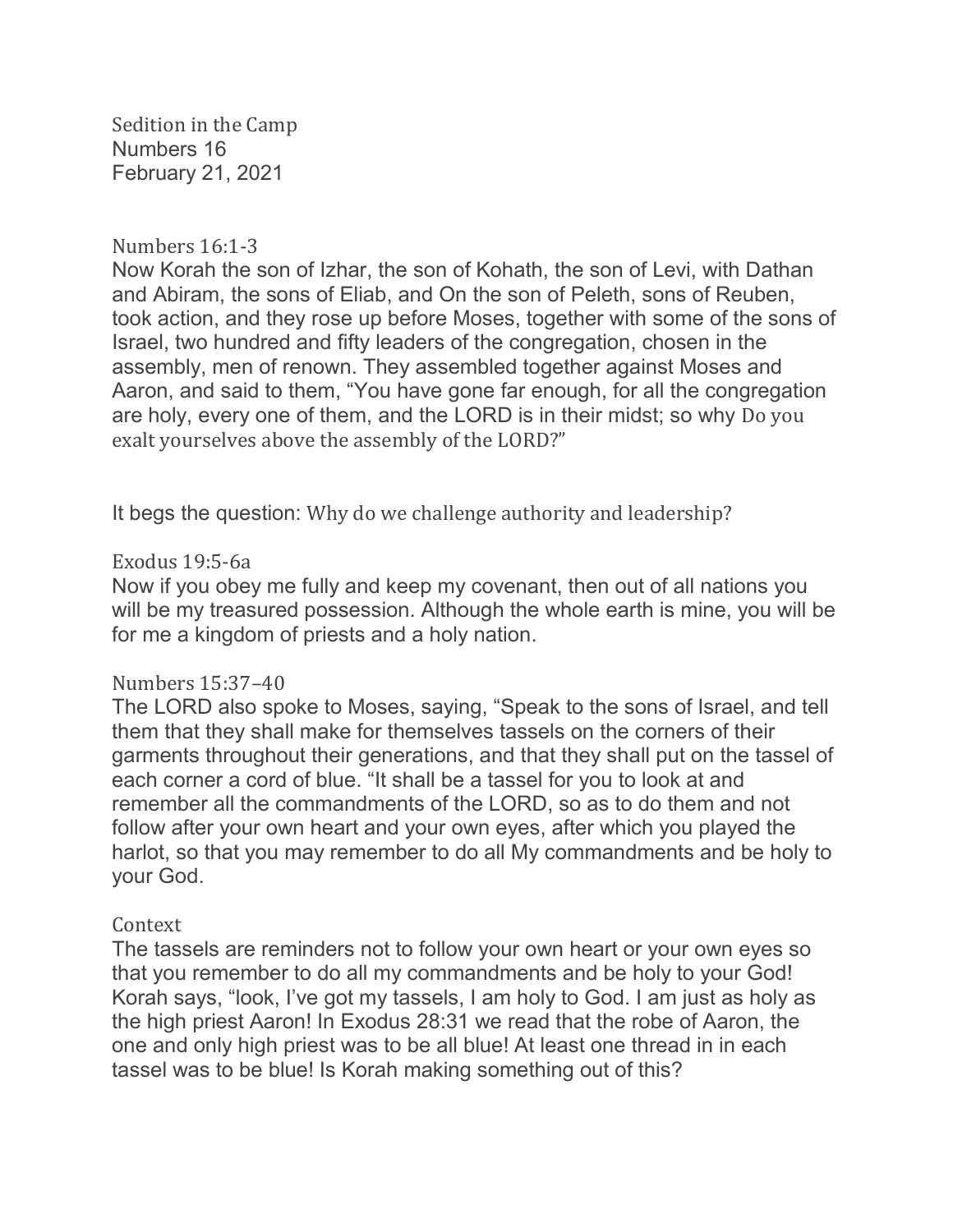## Numbers 16:8–10

Moses also said to Korah, "Now listen, you Levites! Isn't it enough for you that the God of Israel has separated you from the rest of the Israelite community and brought you near himself to do the work at the LORD's tabernacle and to stand before the community and minister to them? He has brought you and all your fellow Levites near himself, but now you are trying to get the priesthood too.

# Numbers 16:11

The LORD is the one you and your followers are really revolting against! For who is Aaron that you are complaining about him?"

# Numbers 16:12–14

Then Moses summoned Dathan and Abiram, the sons of Eliab, but they replied, "We refuse to come before you! Isn't it enough that you brought us out of Egypt, a land flowing with milk and honey, to kill us here in this wilderness, and that you now treat us like your subjects? What's more, you haven't brought us into another land flowing with milk and honey. You haven't given us a new homeland with fields and vineyards. Are you trying to fool these men? We will not come."

Earth swallowed all of them! Then fire from the Lord consumed the 250 big shots who were swinging their incense before the Lord. And guess what? People still rebelled the next day vs 41:

# Numbers 16:41

But the very next morning the whole community of Israel began muttering again against Moses and Aaron, saying, "You have killed the LORD's people!"

Leadership is especially hard right now—always has been! Go back to question in the beginning: Why do we challenge authority and leadership? It's in our DNA going all the way back to the Garden of Eden!

# C.S. Lewis said

"Your choice is not between authority and egalitarianism." If you will not have authority, you will have tyranny. (When people begin to tear down every legitimate vestige of authority, the strongest bullies win with brute force!) Jesus always submits 1 Corinthians 15:28